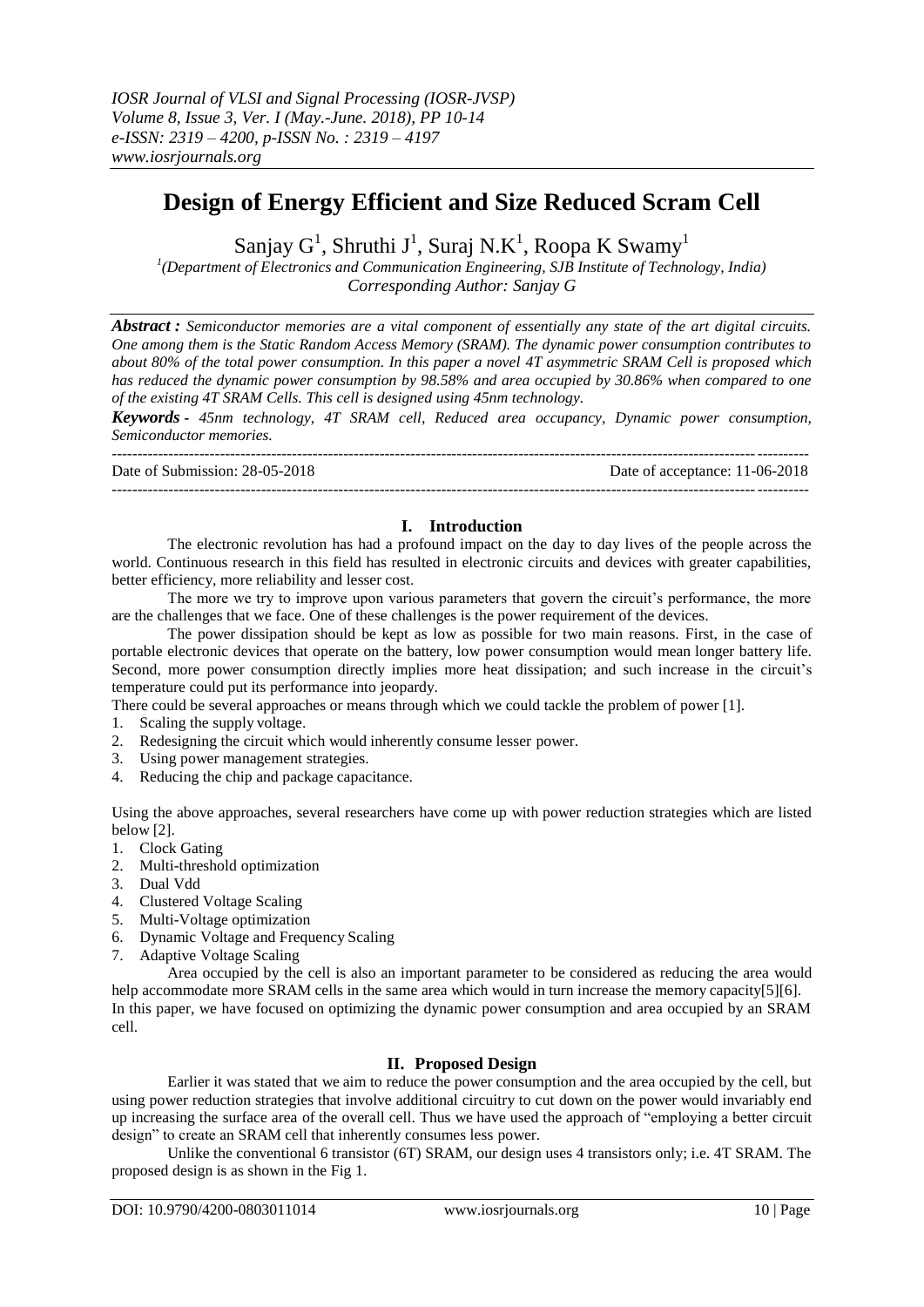

Figure 1. Proposed 4T SRAM Cell

Consider the arrangement of the transistors in Fig 1. It uses 2 NMOS and 2 PMOS transistors. Transistors PM1 and NM4 act as write access transistor and read access transistor respectively. While transistors NM0 and PM0 act as a data hold circuit. Here the pin VDD is connected to the positive power supply (1V) and the pin VSS is connected to the power supply of 0V.The operations of this cell are described below.

## **1. Hold States**

Hold State '1' **:** Assuming zero initial condition of the circuit, it is clear that the potential at the source terminal of the PMOS transistor PM0 is at a higher potential than its gate terminal. This causes it to turn ON and allows the positive voltage to appear at its drain terminal as per the concept of pass transistor logic. This drain terminal of the PM0 which is connected to the gate of the NM0 is at a higher potential than its source which turns it ON allowing the negative voltage to appear at its drain terminal which in turn is fed back to the gate of the PM0. This creates a loop thereby holding logic "1" at the "q" terminal.

Hold state "0"**:** This is achieved by using a technique proposed by Adam Teman [3] *et al.* in their paper "A 40 nm Sub-Threshold 5T SRAM Bit Cell with Improved Read and Write Stability". In their circuit, the bit line BLb had to be held low (logic '0') continuously for storing/holding the logic '1'. This is also observed in the paper proposed by Puna Kumar Rajak[4] *et al*. In our circuit, we hold the bit line or BLW signal high (logic "1") continuously to store/hold logic "0" at "q". According to the technique proposed by Adam Teman even though the write access transistor turns off after the end of write pulse, due to the effect of leakage current, the influence of the voltage at BLW is felt at the gate of the transistor PM0. This ensures that the PM0 turns OFF thereby cutting off the positive power supply to the terminal "q". Hence logic "0" is successfully stored.

### **2. Write Operation**

In our design, the data bits will have to be given in their complemented form. The waveform for the write operation is shown in Fig 2.

Write '1': For writing '1' to the cell, we give a logic '0' pulse to the BLW line. This will turn ON the PM0 thus "q" gets fixed to logic '1".

Write '0': For writing '0' to the cell, we give a logic '1' pulse to the BLW line and continue to hold the BLW line at logic '1' for reasons as stated earlier in the Hold state '0'.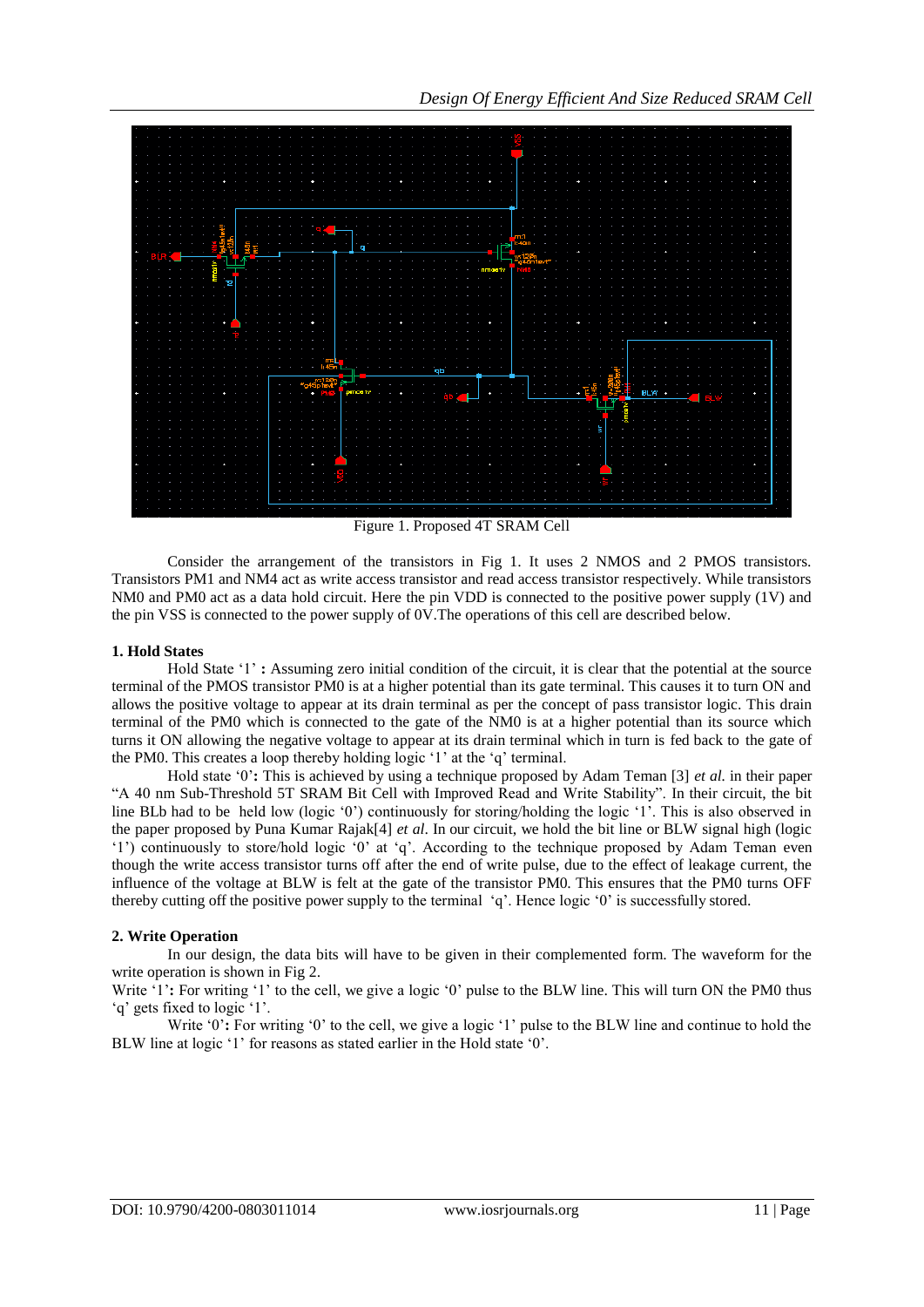

Figure 2. Waveforms for Wite Operation

## **3. Read Operation**

Reading the logic level stored at "q" can be done by asserting a read signal RD, which is connected to the gate of the NMOS transistor "NM4". When the read signal is asserted, the voltage levels get transferred from "q" to the bit line BLR. This BLR is in turn connected to the Sense Amplifier which gives the final read out of the data stored in the SRAM cell. The waveforms for the read operations i.e., read"0" and read "1" is as shown in Fig 3 and Fig 4 respectively.





Figure 4. Waveforms for Reading '1'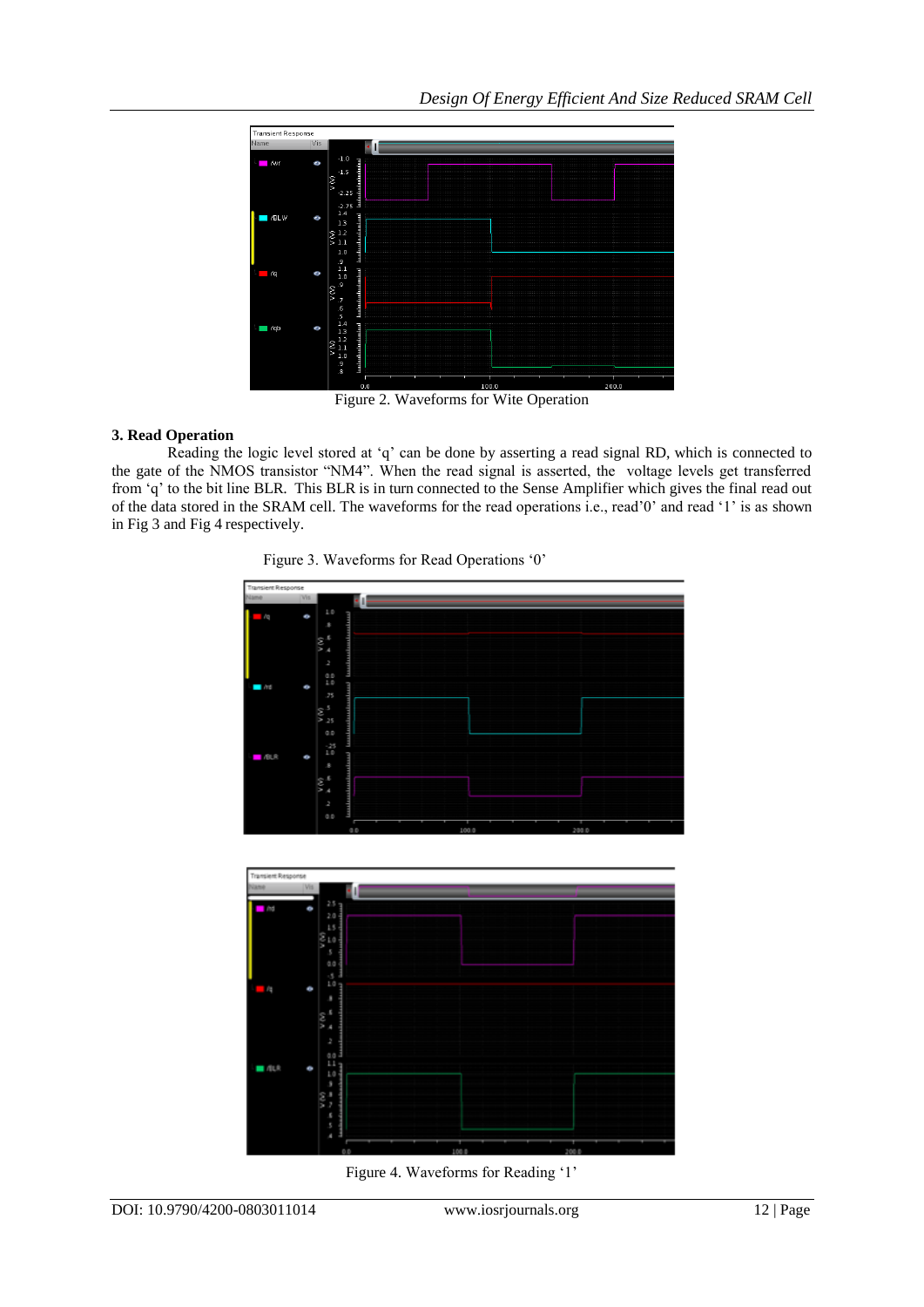

The layout diagram for the proposed 4T SRAM Cell is shown in the Fig 5.

Figure 5. Layout diagram of the proposed 4T SRAM Cell

## **III. Results and Discussions**

The proposed 4T SRAM cell is dealt on the characteristics of reduced number of transistor count, area and the power. The values tabulated of the area and power dissipated is observed in 45nm technology using the Cadence tool. Cadence tool helps us to design the circuit and verify its working. It offers various tools to meet and improve the performance of the circuit and also to reduce the power consumption. In this design we are dealing with the reduced power and area. Power is broadly classified into 3 major categories i.e. Dynamic power, Short circuit power and Static power. We have dealt with the reduction in dynamic (active) power. As later on observed in the tabulated values there is considerable reduction in the active power. The aspect ratio of the 3 transistors i.e., read access transistor (NM4), data hold transistors NM0 and PM0 is kept constant to 120nm/45nm and the write access transistor (PM1) has a value of 200nm/45nm. Fig 6 shows the instantaneous power consumed by all the transistors. The power spikes seen in the waveform represents the dynamic power consumption.



Figure 6. Waveforms for instantaneous power.